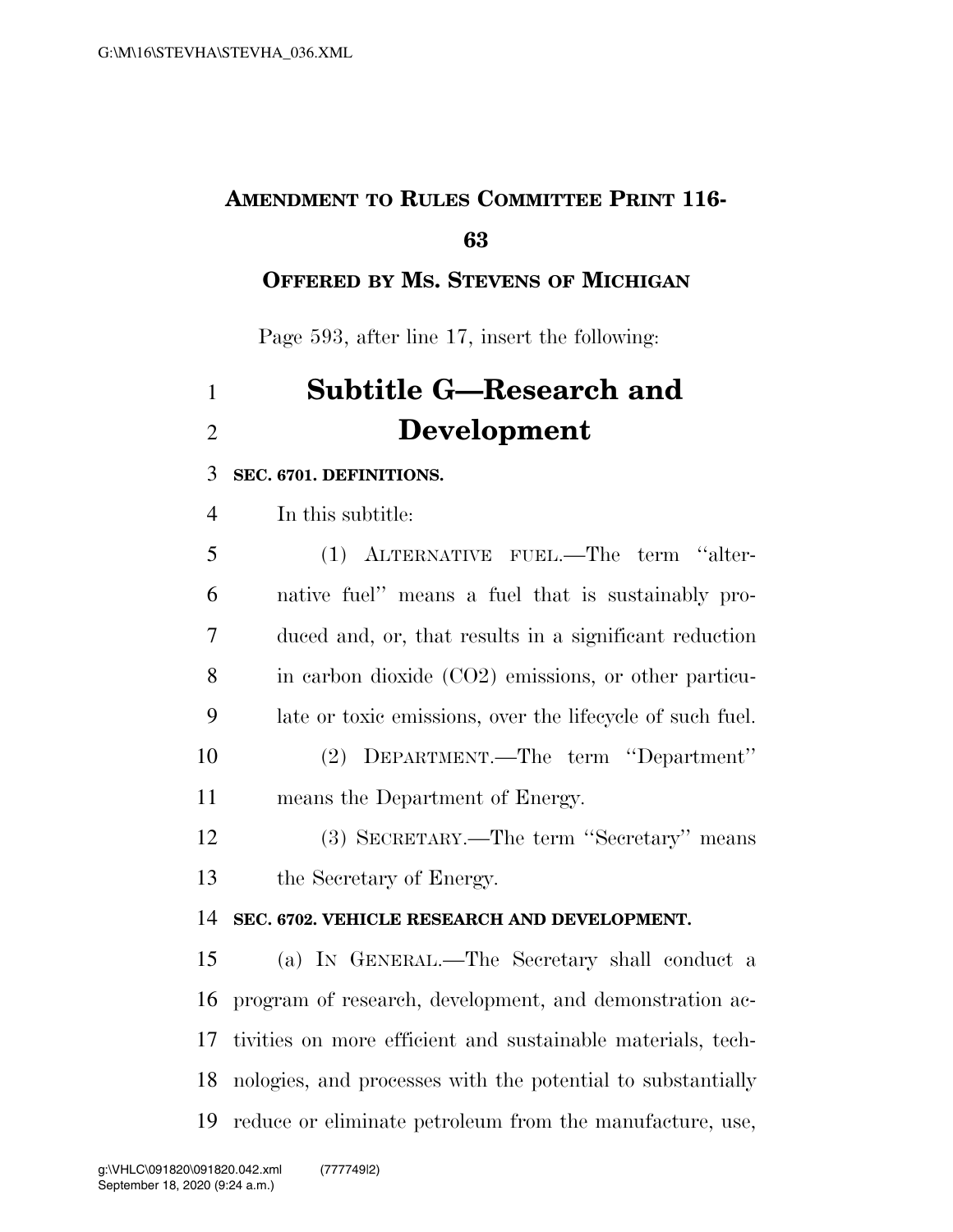| $\mathbf{1}$   | and the emissions of the passenger and commercial vehi-  |
|----------------|----------------------------------------------------------|
| 2              | cles with lower cost of vehicle manufacturing and owner- |
| 3              | ship, including activities in the areas of—              |
| $\overline{4}$ | (1) electrification of vehicle systems; including        |
| 5              | compact and efficient electric drivetrain systems;       |
| 6              | (2) power electronics, electric machines, and            |
| 7              | electric machine drive systems, including-               |
| 8              | (A) electronic motors, including advanced                |
| 9              | inverters and motors that can be used for pas-           |
| 10             | senger vehicles and commercial vehicles;                 |
| 11             | (B) magnetic materials, including perma-                 |
| 12             | nent magnets with reduced or no critical mate-           |
| 13             | rials;                                                   |
| 14             | (C) improving partial load efficiency;                   |
| 15             | (D) design of power electronics and electric             |
| 16             | motor technologies that enable efficient recy-           |
| 17             | cling of critical materials; and                         |
| 18             | $(E)$ other technically feasible areas for               |
| 19             | power electronics and electric machine ad-               |
| 20             | vances.                                                  |
| 21             | (3) vehicle batteries and relevant systems, in-          |
| 22             | cluding-                                                 |
| 23             | (A) advanced batteries systems,                          |
| 24             | ultracapacitors, and other competitive energy            |
| 25             | storage devices;                                         |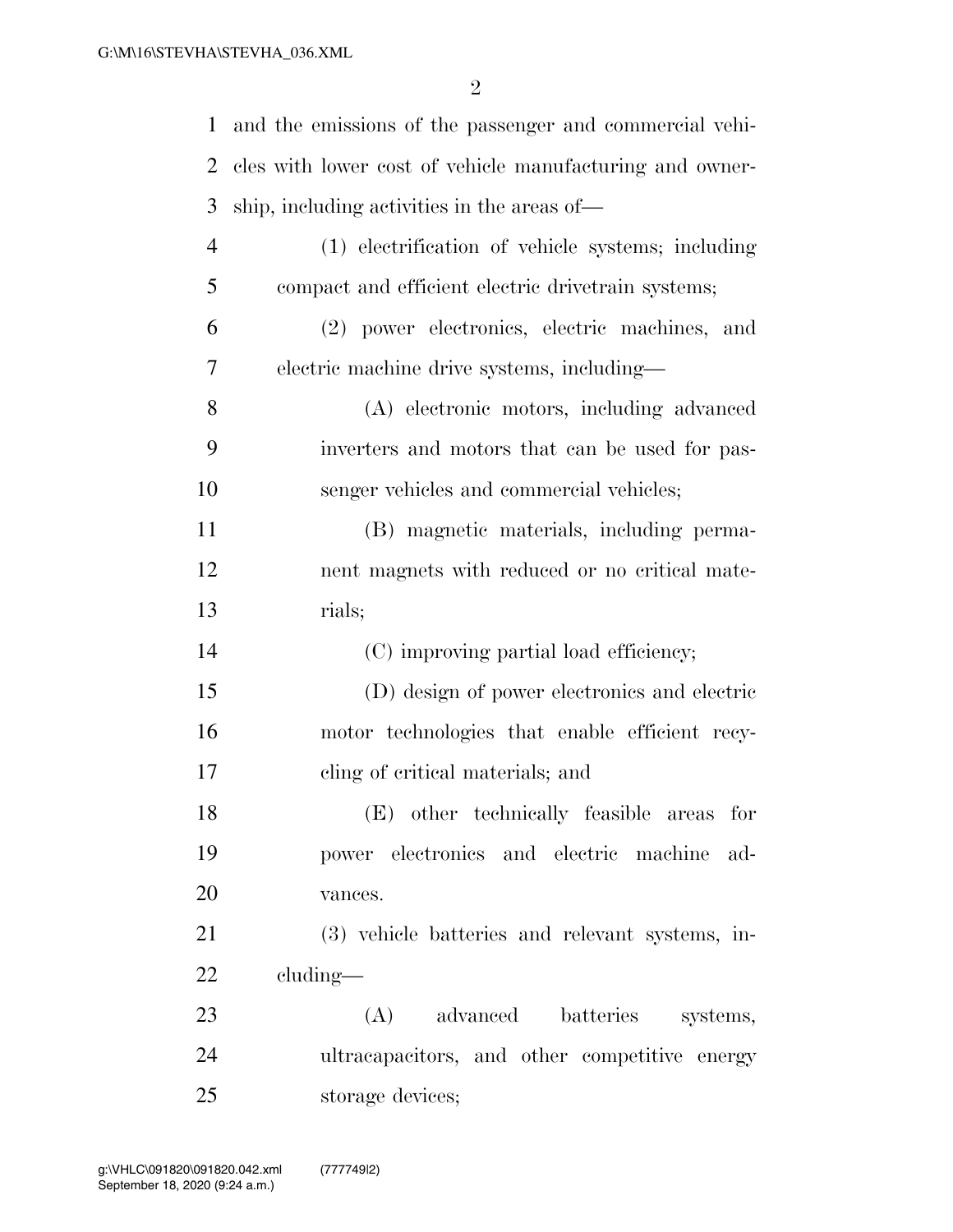| $\mathbf{1}$   | (B) the development of common inter-               |
|----------------|----------------------------------------------------|
| $\overline{2}$ | connection protocols, specifications, and archi-   |
| 3              | tecture for both transportation and stationary     |
| $\overline{4}$ | battery applications;                              |
| 5              | (C) improving energy density and capacity,         |
| 6              | recharging robustness, extreme fast charging       |
| $\overline{7}$ | and wireless charging capabilities, and effi-      |
| 8              | ciencies to lower cost;                            |
| 9              | (D) thermal management of battery sys-             |
| 10             | tems;                                              |
| 11             | (E) improving efficient use, substitution,         |
| 12             | and recycling of potentially critical materials in |
| 13             | vehicles, including rare earth elements and pre-   |
| 14             | cious metals, at risk of supply disruption; and    |
| 15             | (F) advanced battery protection systems            |
| 16             | for safe handling of high voltage power;           |
| 17             | (4) vehicle, component, and subsystem manu-        |
| 18             | facturing technologies and processes;              |
| 19             | (5) vehicle systems and components, includ-        |
| 20             | $ing$ —                                            |
| 21             | (A) engine efficiency and combustion opti-         |
| 22             | mization;                                          |
| 23             | (B) waste heat recovery;                           |
| 24             | (C) transmission and drivetrains;                  |
| 25             | (D) advanced boosting systems;                     |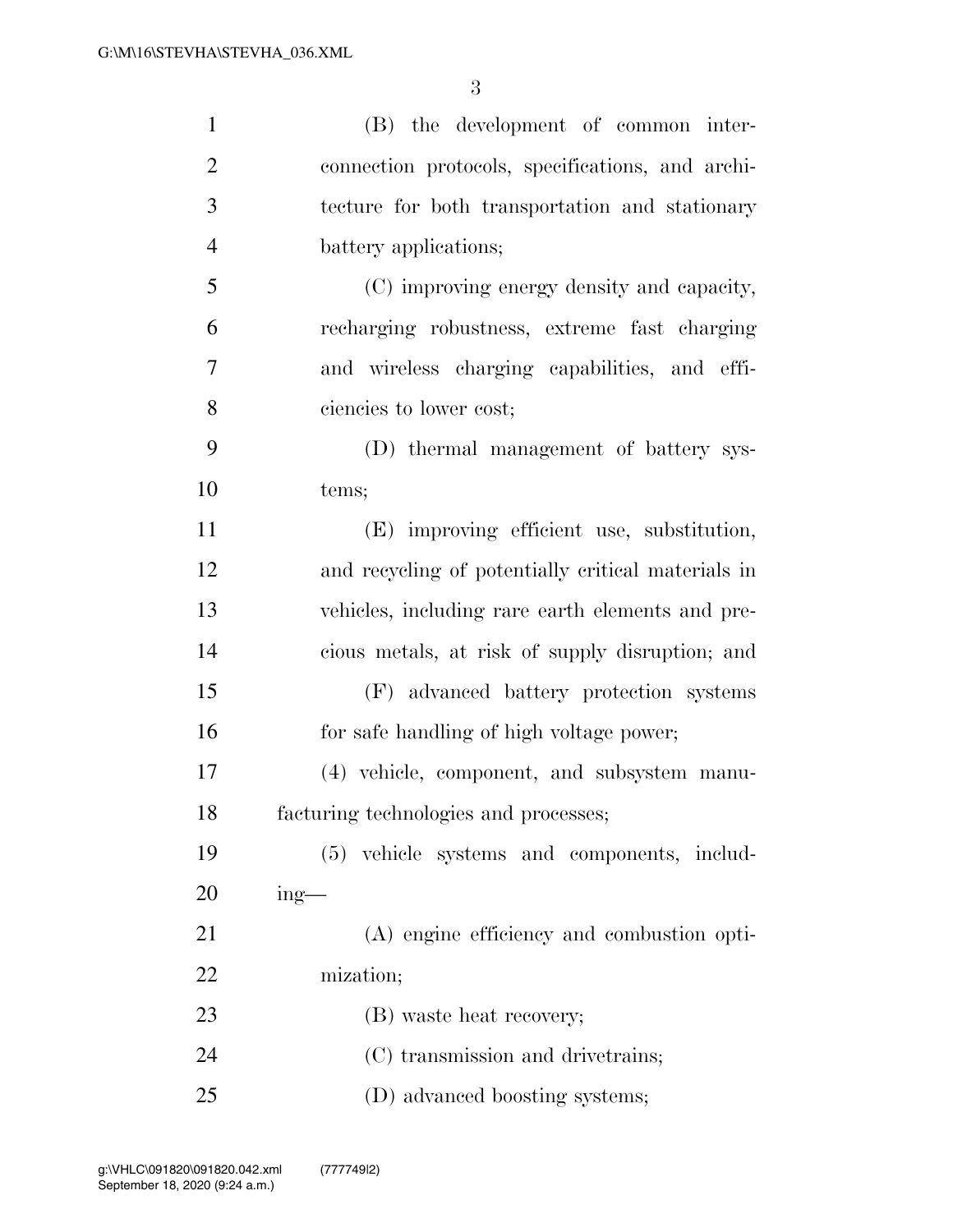| $\mathbf{1}$   | (E) idle reduction systems and compo-                 |
|----------------|-------------------------------------------------------|
| $\overline{2}$ | nents;                                                |
| 3              | (F) innovative propulsion systems; and                |
| $\overline{4}$ | (G) vehicle fuel cells and relevant systems;          |
| 5              | (6) hybrid and alternative fuel vehicles, includ-     |
| 6              | $ing$ —                                               |
| 7              | (A) vehicle fuel cells and relevant systems,          |
| 8              | including power electronics systems to regulate       |
| 9              | the fuel cell voltages;                               |
| 10             | (B) synthetic fuels from recycled CO2 and             |
| 11             | net-zero carbon liquid fuels; and                     |
| 12             | (C) advanced biofuel technologies;                    |
| 13             | aftertreatment technologies, aerodynamics,<br>(7)     |
| 14             | rolling resistance (including tires and wheel assem-  |
| 15             | blies), accessory power loads of vehicles and associ- |
| 16             | ated equipment, friction and wear reduction, and lu-  |
| 17             | bricants for hybrid and electric vehicles;            |
| 18             | $(8)$ vehicle weight reduction, including—            |
| 19             | more sustainable and cost-effective<br>(A)            |
| 20             | lightweighting materials; and                         |
| 21             | (B) the development of higher efficiency              |
| 22             | manufacturing processes to make sustainable           |
| 23             | lightweight materials and fabricate, assemble,        |
| 24             | and use dissimilar materials, including—              |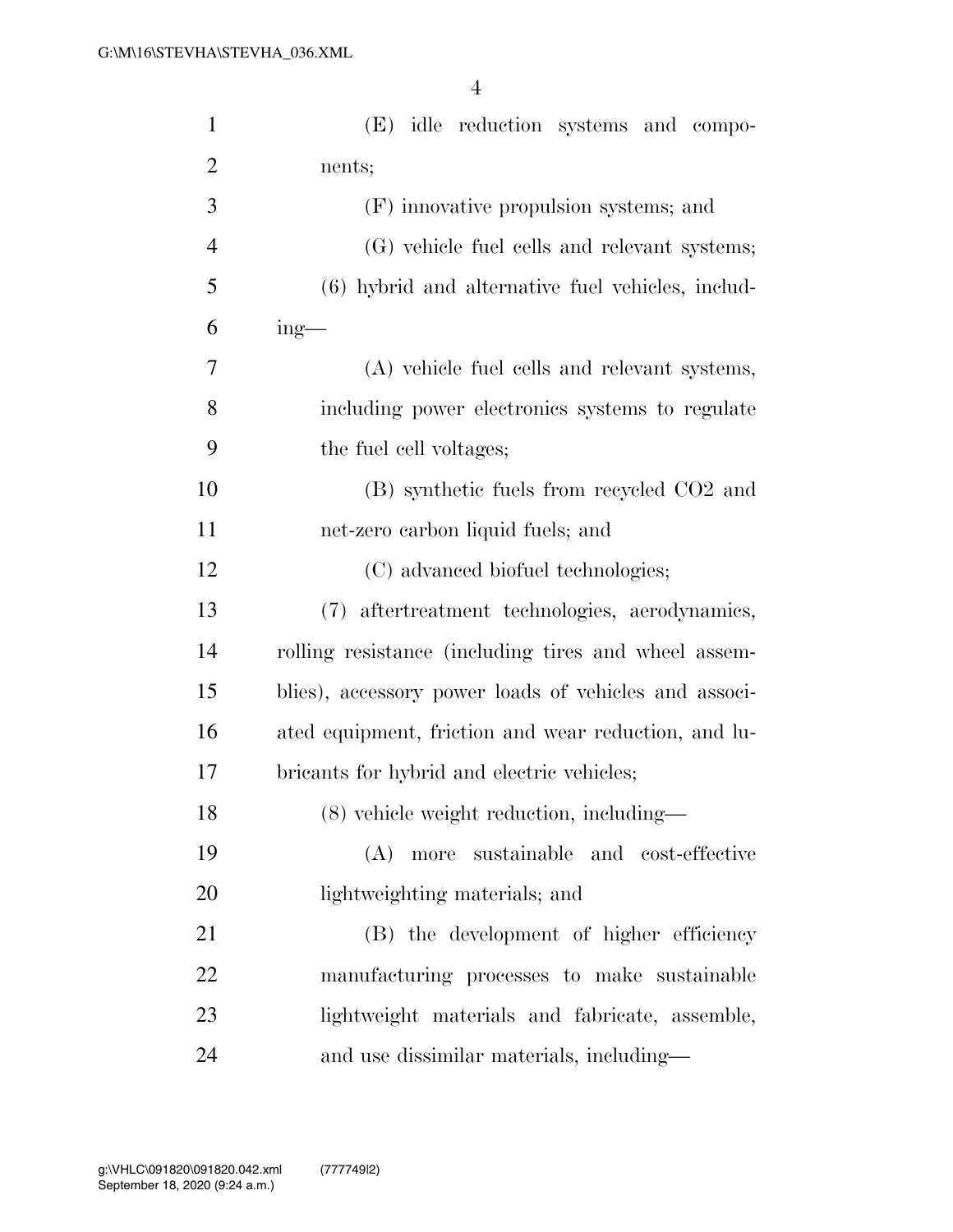| $\mathbf{1}$   | (i) lightweighted systems which com-               |
|----------------|----------------------------------------------------|
| $\overline{2}$ | bine several existing vehicle components;          |
| 3              | and                                                |
| $\overline{4}$ | (ii) voluntary, consensus-based stand-             |
| 5              | ards for strategic lightweight materials;          |
| 6              | (9) improved vehicle recycling methods to in-      |
| 7              | crease the recycled material content of feedstocks |
| 8              | used in raw material manufacturing;                |
| 9              | $(10)$ vehicle propulsion systems, including—      |
| 10             | (A) engine and component durability;               |
| 11             | (B) engine down speeding;                          |
| 12             | (C) engine compatibility with and optimi-          |
| 13             | zation for a variety of transportation fuels, in-  |
| 14             | cluding biofuels, synthetic fuels, and other liq-  |
| 15             | uid and gaseous fuels;                             |
| 16             | (D) advanced internal combustion engines;          |
| 17             | (E) transmission gear and engine oper-             |
| 18             | ation matching; and                                |
| 19             | (F) advanced transmission technologies;            |
| 20             | (11) predictive engineering, modeling, and sim-    |
| 21             | ulation of components, vehicle and transportation  |
| 22             | systems;                                           |
| 23             | (12) leveraging automation in both vehicle and     |
| 24             | infrastructure systems;                            |
| 25             | $(13)$ infrastructure, including—                  |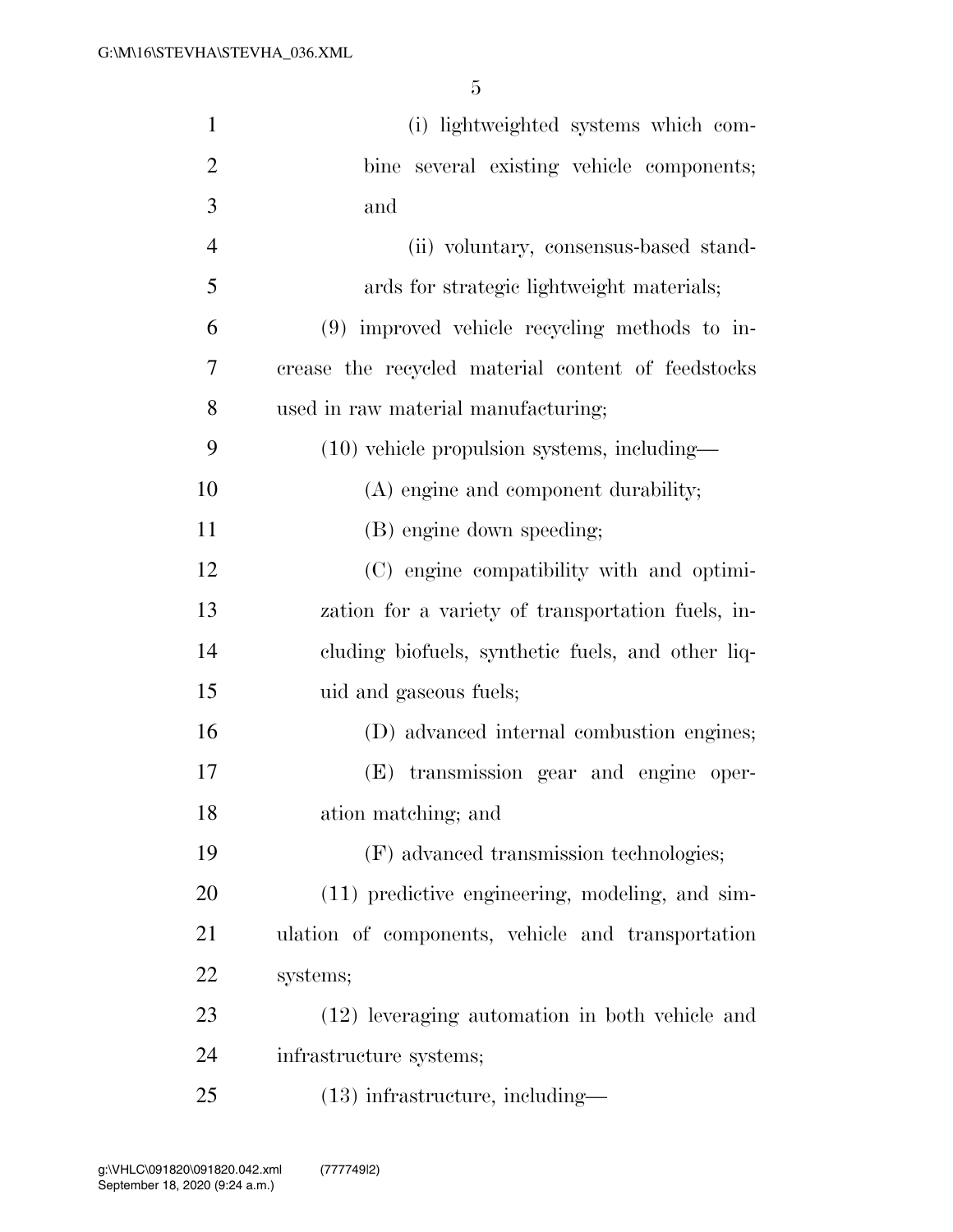| $\mathbf{1}$   | (A) refueling and charging infrastructure          |
|----------------|----------------------------------------------------|
| $\overline{2}$ | for alternative fueled and electric drive or plug- |
| 3              | in electric hybrid vehicles, including the unique  |
| $\overline{4}$ | challenges facing rural areas;                     |
| 5              | (B) extreme fast wired and wireless charg-         |
| 6              | ing systems;                                       |
| $\tau$         | (C) integration, bidirectional capability,         |
| 8              | and operational optimization of vehicle elec-      |
| 9              | trification for light, medium, and heavy duty      |
| 10             | with the charging infrastructure and the grid;     |
| 11             | and                                                |
| 12             | (D) sensing, communications, and actu-             |
| 13             | ation technologies for vehicle, electric grid, and |
| 14             | infrastructure, including—                         |
| 15             | communication and connectivity<br>(i)              |
| 16             | among vehicles, infrastructure, and the            |
| 17             | electrical grid; and                               |
| 18             | (ii) vehicle-to-vehicle, vehicle-to-pedes-         |
| 19             | trian, vehicle-to-cloud, and vehicle-to-infra-     |
| <b>20</b>      | structure technologies;                            |
| 21             | (14) retrofitting advanced vehicle technologies    |
| 22             | to existing vehicles;                              |
| 23             | $(15)$ transportation system analysis to further   |
| 24             | understand the energy implications and opportuni-  |
| 25             | ties of advanced mobility solutions, including—    |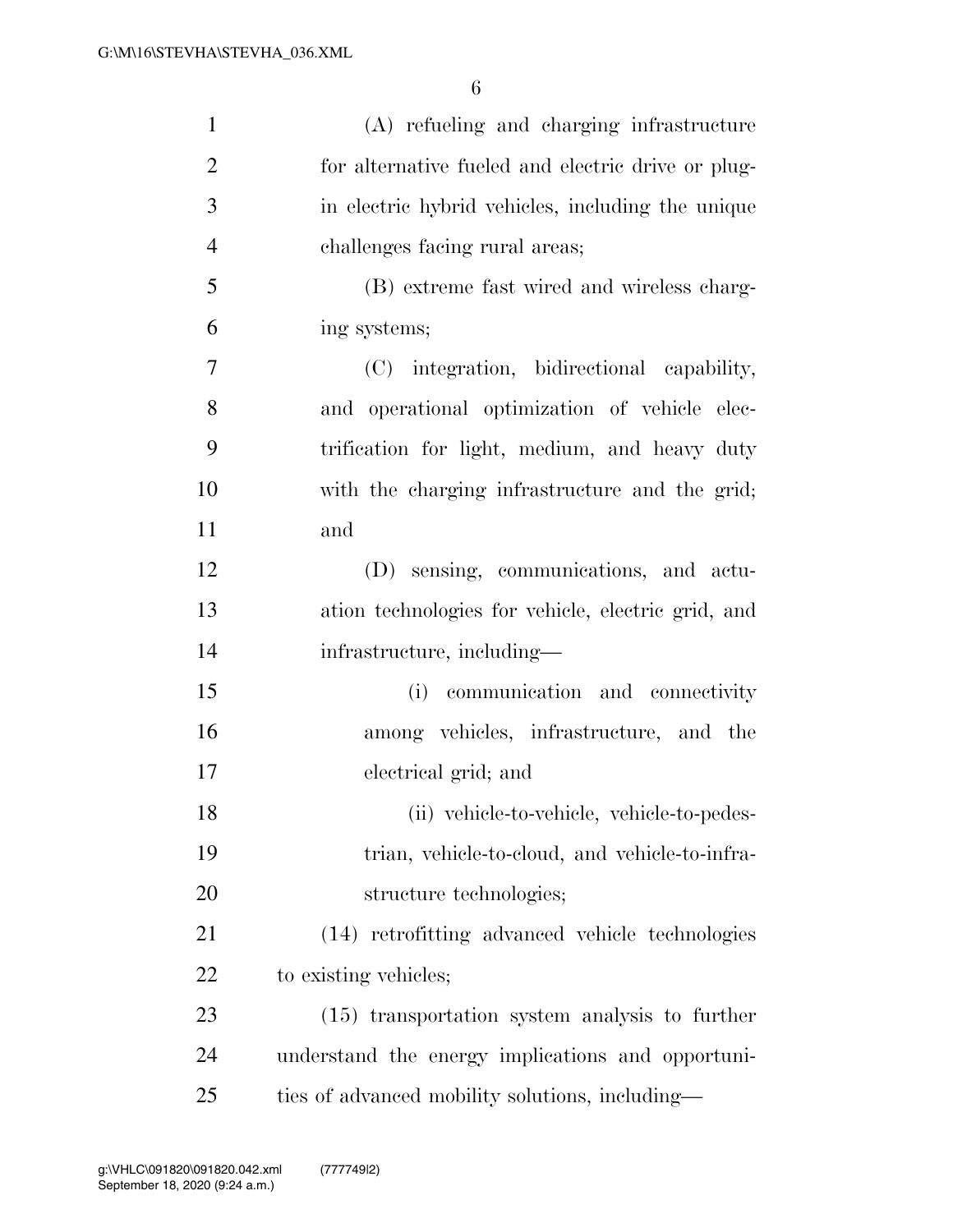| $\mathbf{1}$   | (A) advanced vehicle technologies, includ-           |
|----------------|------------------------------------------------------|
| $\overline{2}$ | ing automation;                                      |
| 3              | (B) new mobility business models, real               |
| $\overline{4}$ | time information, transit, and micro mobility        |
| 5              | choices;                                             |
| 6              | (C) consumer travel decisions and e-com-             |
| $\overline{7}$ | merce engagement, including travel behavior          |
| 8              | and potential strategies for reducing vehicle        |
| 9              | miles traveled to reduce emissions;                  |
| 10             | (D) goods movement and delivery inter-               |
| 11             | actions, including with car transport;               |
| 12             | (E) infrastructure advancements and link-            |
| 13             | age with vehicle-to-everything,                      |
| 14             | (F) quantification of technology, policy,            |
| 15             | and investment decisions on mobility, access,        |
| 16             | equity, and the environment; and                     |
| 17             | (G) overall system optimization;                     |
| 18             | (16) aligned industry standards for strategic        |
| 19             | lightweight materials;                               |
| 20             | (17) energy efficient advanced computing sys-        |
| 21             | tems, technology, and networking for vehicular on-   |
| 22             | board, off-board, and edge computing applications;   |
| 23             | (18) identifying strategies to mitigate the long-    |
| 24             | term ramification of vehicle and mobility technology |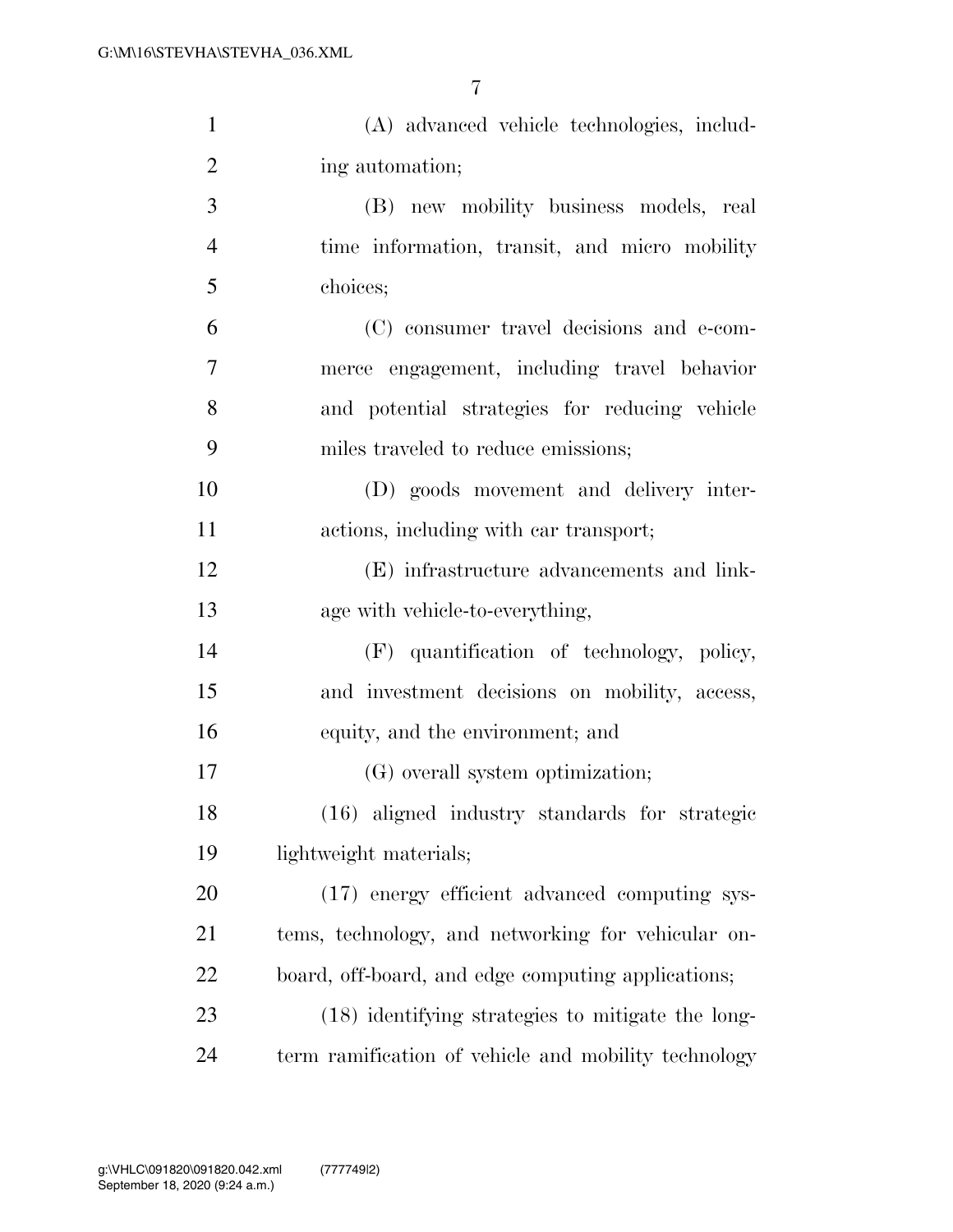| $\mathbf{1}$   | research, development, and demonstration stemming      |
|----------------|--------------------------------------------------------|
| $\overline{2}$ | from events such as economic downturns; and            |
| 3              | (19) other innovative technologies research and        |
| 4              | development as determined by the Secretary.            |
| 5              | (b) SECURITY OF ON-ROAD TRANSPORTATION.—               |
| 6              | (1) IN GENERAL.—The Secretary, in coordina-            |
| 7              | tion with other relevant Federal agencies, shall es-   |
| 8              | tablish a research and development program focused     |
| 9              | on the cyber and physical security of interconnec-     |
| 10             | tions between vehicles, charging equipment, build-     |
| 11             | ings, and the grid for plug-in electric vehicles, con- |
| 12             | nected vehicles, and autonomous vehicles, including    |
| 13             | the security impacts, efficiency, and safety of plug-  |
| 14             | in electric vehicles using alternating current charg-  |
| 15             | ing, high-power direct current fast charging, and ex-  |
| 16             | treme fast charging, defined as charge rates of        |
| 17             | 350kW and above.                                       |
| 18             | (2) ASSESSMENT.—The Secretary shall develop            |
| 19             | an assessment of emergent cybersecurity threats and    |
| 20             | vulnerabilities to the United States on-road trans-    |
| 21             | portation system and connected infrastructure with     |
| 22             | 5- to 10-year impact by identifying areas of research  |
| 23             | where Federal cross-agency research coordination       |

 and cooperation will help address such threats and vulnerabilities.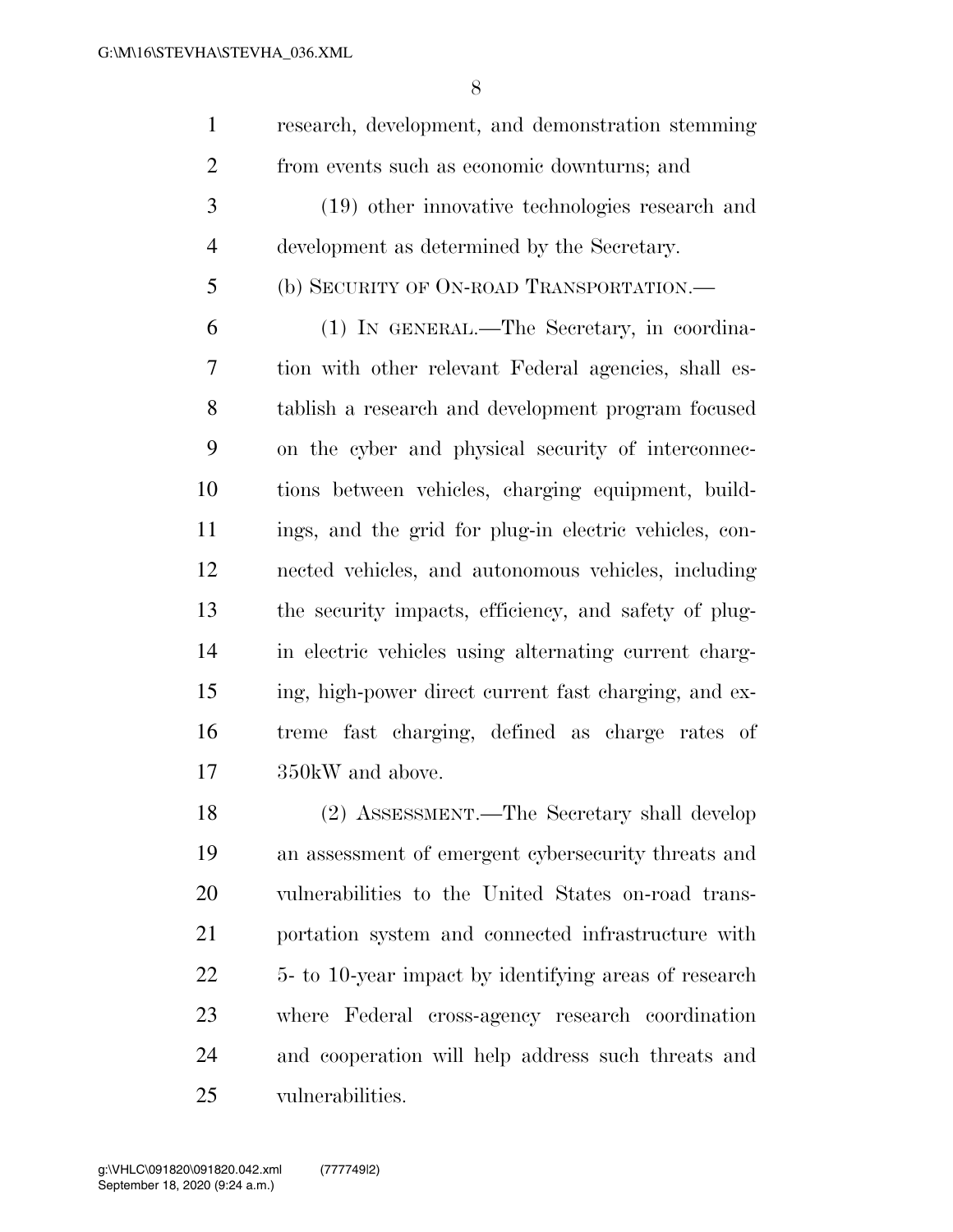| 1              | (3) REPORT.—Not later than 180 days after               |
|----------------|---------------------------------------------------------|
| $\overline{2}$ | the date of enactment of this Act, the Secretary        |
| 3              | shall submit to the Committee on Science, Space,        |
| $\overline{4}$ | and Technology of the House of Representatives,         |
| 5              | and the Committee on Energy and Natural Re-             |
| 6              | sources of the Senate a report summarizing the cur-     |
| 7              | rent research and challenges associated with cyber-     |
| 8              | physical protection and resiliency of electric and con- |
| 9              | nected and automated vehicle technologies.              |
| 10             | (c) VEHICLE ENERGY STORAGE SYSTEM SAFETY.-              |
| 11             | (1) IN GENERAL.—The Secretary shall support             |
| 12             | a program of research, development, and demonstra-      |
| 13             | tion of vehicle energy storage safety and reliability.  |
| 14             | (2) ACTIVITIES.—In carrying out this section,           |
| 15             | the Secretary shall support activities to—              |
| 16             | (A) research the mechanisms that lead to                |
| 17             | vehicle energy storage system safety and reli-          |
| 18             | ability incidents;                                      |
| 19             | (B) develop new materials to improve over-              |
| 20             | all vehicle energy storage system safety and            |
| 21             | abuse tolerance;                                        |
| 22             | (C) perform abuse testing;                              |
| 23             | (D) advance testing techniques;                         |
| 24             | (E) demonstrate detailed failure analyses;              |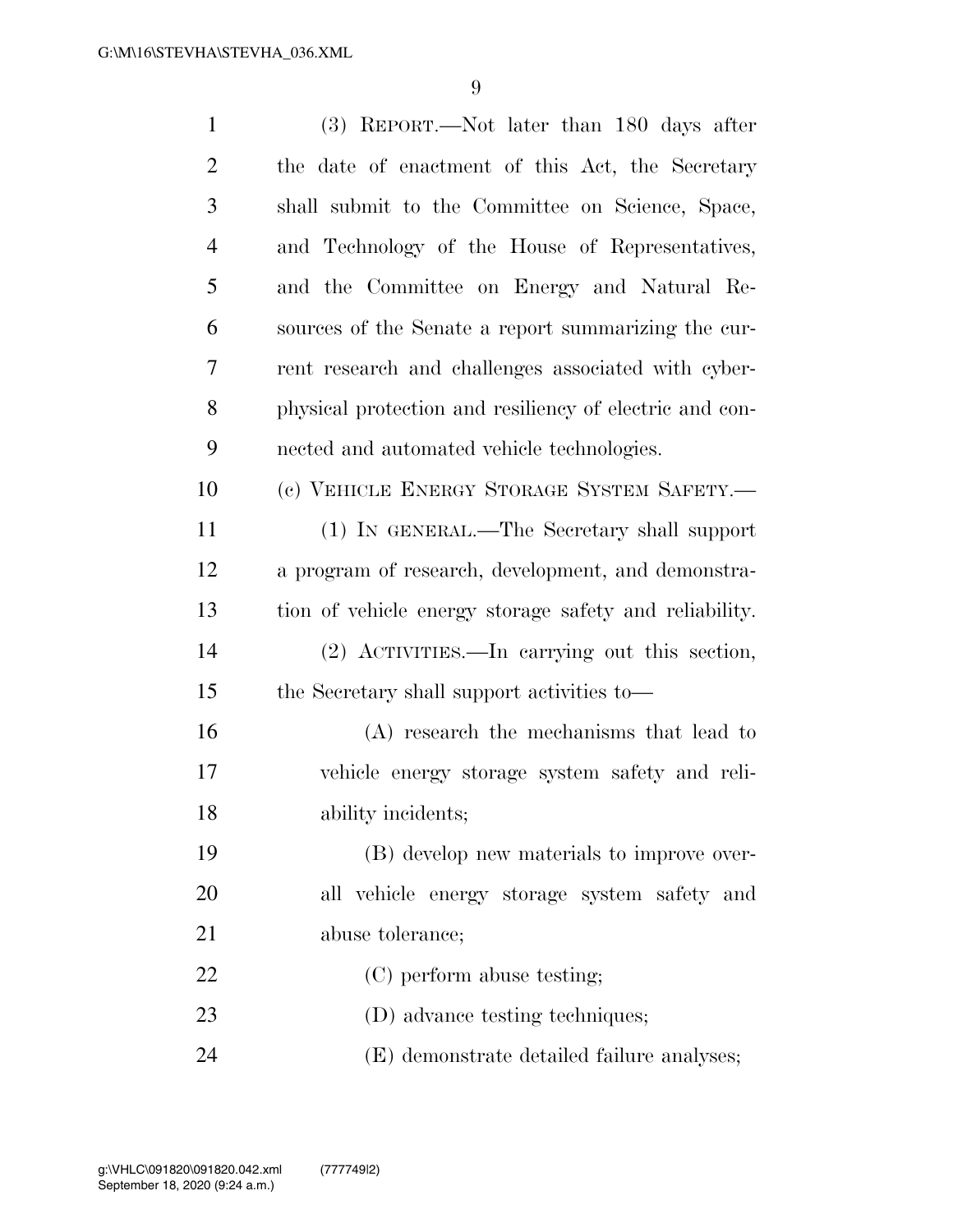(F) develop strategies to mitigate vehicle energy storage cell and system failures; and (G) development of crush-induced battery safety protocols and standards to improve robustness. (d) VEHICLE TECHNOLOGIES ADVISORY COM- MITTEE.— (1) IN GENERAL.—Not later than 180 days after the date of enactment of this Act, the Sec-

 retary shall establish the Advanced Vehicle Tech- nologies Advisory Committee (in this section referred to as the ''advisory committee'') to advise the Sec- retary on vehicle technology and mobility system re- search advancements. The advisory committee shall be composed of not fewer than 15 members, includ- ing representatives of research and academic institu- tions, environmental organizations, industry, and nongovernmental entities, who are qualified to pro- vide advice on the research, development, and dem- onstration activities under this Act (in this section 21 referred to as the DOE Vehicle Program).

 (2) ASSESSMENT.—The advisory committee shall assess—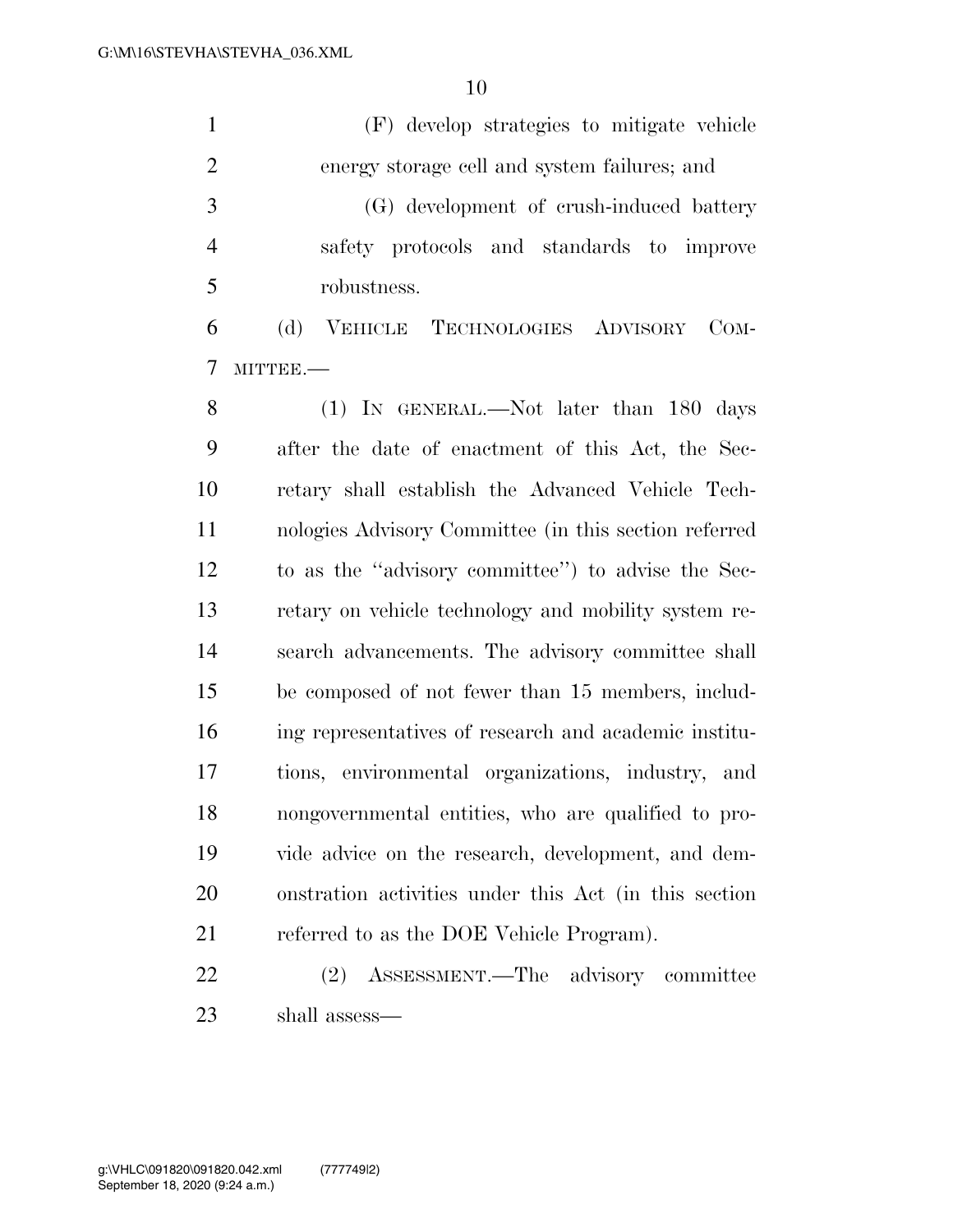| $\mathbf{1}$   | (A) the current state of United States           |
|----------------|--------------------------------------------------|
| $\overline{2}$ | competitiveness in advancing vehicle tech-       |
| 3              | nologies and mobility systems, including—        |
| $\overline{4}$ | (i) the scope and scale of United                |
| 5              | States investments in sustainable transpor-      |
| 6              | tation research, development, demonstra-         |
| 7              | tion, and                                        |
| 8              | (ii) research, development, and dem-             |
| 9              | onstration activities to lower vehicle and       |
| 10             | fuel lifecycle emissions;                        |
| 11             | (B) progress made in implementing the            |
| 12             | DOE Vehicle Program, including progress of       |
| 13             | research activities to lower vehicle emissions,  |
| 14             | considering emissions at each stage of the vehi- |
| 15             | cle and fuel lifecycle;                          |
| 16             | (C) the need to revise the DOE Vehicle           |
| 17             | Program;                                         |
| 18             | (D) the balance of activities and funding        |
| 19             | across the DOE Vehicle Program;                  |
| 20             | (E) the management, coordination, imple-         |
| 21             | mentation, and activities of the DOE Vehicle     |
| 22             | Program;                                         |
| 23             | (F) whether environmental, safety, secu-         |
| 24             | rity, and other appropriate societal issues are  |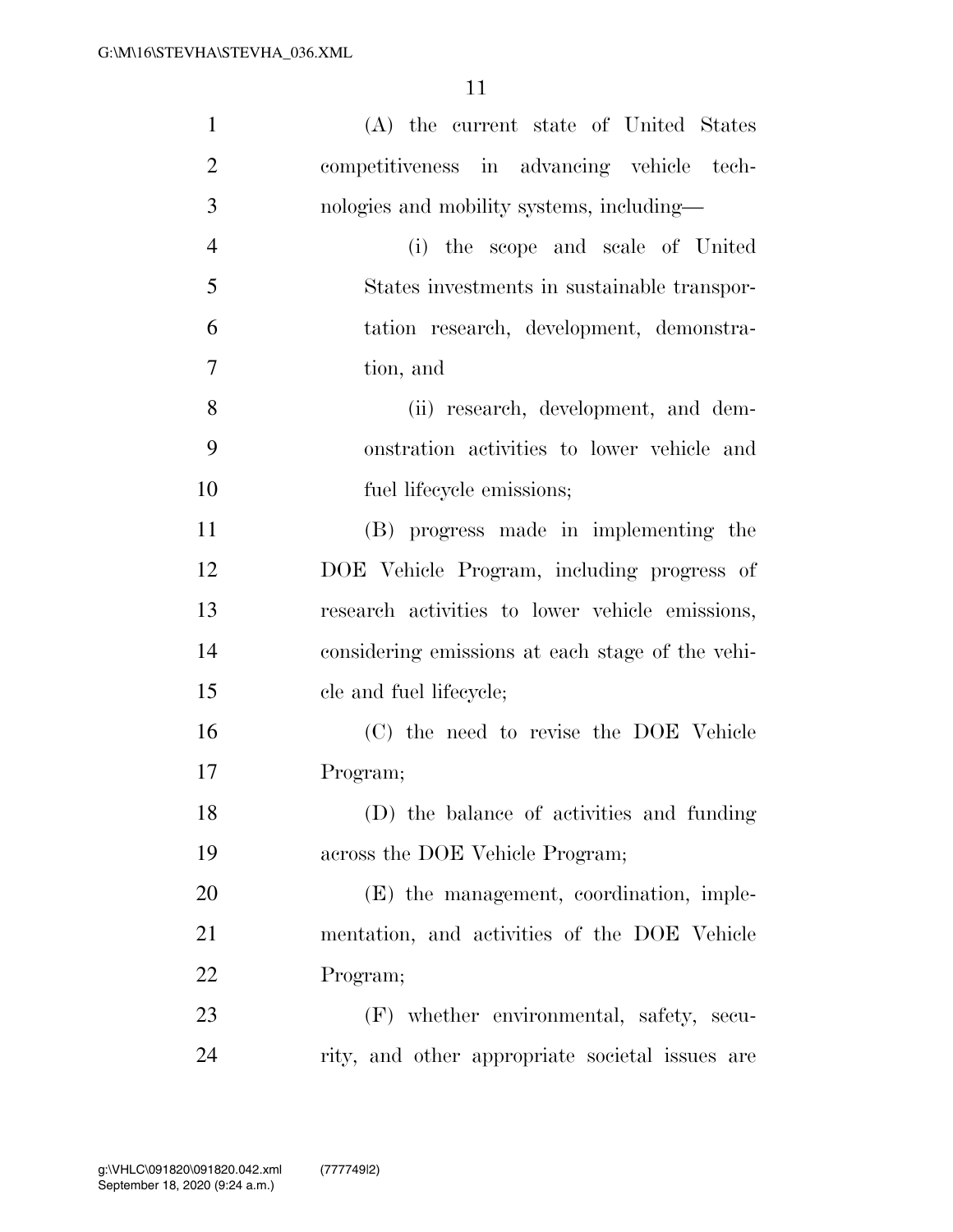| $\mathbf{1}$   | adequately addressed by the DOE Vehicle Tech-             |
|----------------|-----------------------------------------------------------|
| $\overline{2}$ | nologies Program; and                                     |
| 3              | (G) other relevant topics as decided by the               |
| $\overline{4}$ | Secretary.                                                |
| 5              | (3) REPORTS.—Not later than 2 years after the             |
| 6              | date of enactment of this Act, and not less fre-          |
| 7              | quently than once every 3 years thereafter, the advi-     |
| 8              | sory committee shall submit to the Secretary, the         |
| 9              | Committee on Science, Space, and Technology of the        |
| 10             | House of Representatives a report on—                     |
| 11             | (A) the findings of the advisory commit-                  |
| 12             | tee's assessment under paragraph (1); and                 |
| 13             | (B) the advisory committee's recommenda-                  |
| 14             | tions for ways to improve the DOE Vehicle Pro-            |
| 15             | gram.                                                     |
| 16             | (4) APPLICATION OF FEDERAL ADVISORY COM-                  |
| 17             | MITTEE ACT.—Section 14 of the Federal Advisory            |
| 18             | Committee Act (5 U.S.C. App.) shall not apply to          |
| 19             | the Advisory Committee.                                   |
| 20             | (e) INTERAGENCY AND INTRAAGENCY COORDINA-                 |
| 21             | TION.—To the maximum extent practicable, the Secretary    |
| 22             | shall coordinate research, development, and demonstration |
| 23             | activities among—                                         |
| 24             | (1) relevant programs within the Department,              |
| 25             | including—                                                |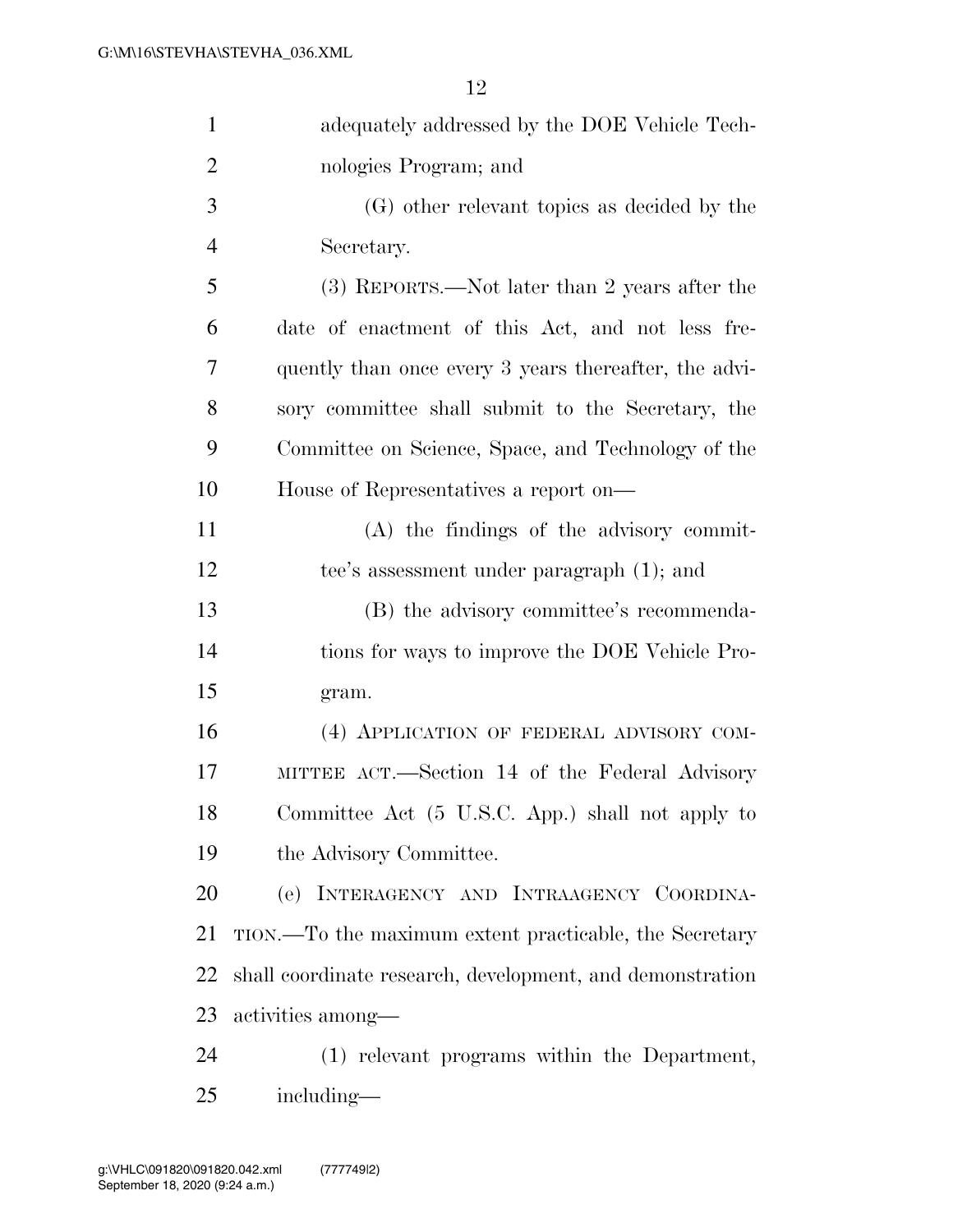| $\mathbf{1}$   | (A) the Office of Energy Efficiency and                      |
|----------------|--------------------------------------------------------------|
| $\overline{2}$ | Renewable Energy;                                            |
| 3              | (B) the Office of Science;                                   |
| $\overline{4}$ | (C) the Office of Electricity;                               |
| 5              | (D) the Office of Fossil Energy;                             |
| 6              | (E) the Office of Cybersecurity, Energy                      |
| 7              | Security, and Emergency Response;                            |
| 8              | (F) the Advanced Research Projects Agen-                     |
| 9              | cy—Energy; and                                               |
| 10             | (G) other offices as determined by the Sec-                  |
| 11             | retary; and                                                  |
| 12             | (2) relevant technology research and develop-                |
| 13             | ment programs within other Federal agencies, in-             |
| 14             | $cluding$ —                                                  |
| 15             | (A) the Department of Transportation;                        |
| 16             | (B) National Institute of Standards &                        |
| 17             | Technology;                                                  |
| 18             | (C) National Science Foundation; and                         |
| 19             | (D) other Federal agencies as determined                     |
| 20             | by the Secretary.                                            |
| 21             | (f)<br>INTERGOVERNMENTAL<br>COORDINATION.—The                |
| 22             | Secretary shall seek opportunities to leverage resources     |
| 23             | and support initiatives of Federal, State, and local govern- |
| 24             | ments in developing and promoting advanced vehicle tech-     |
| 25             | nologies, manufacturing, and infrastructure.                 |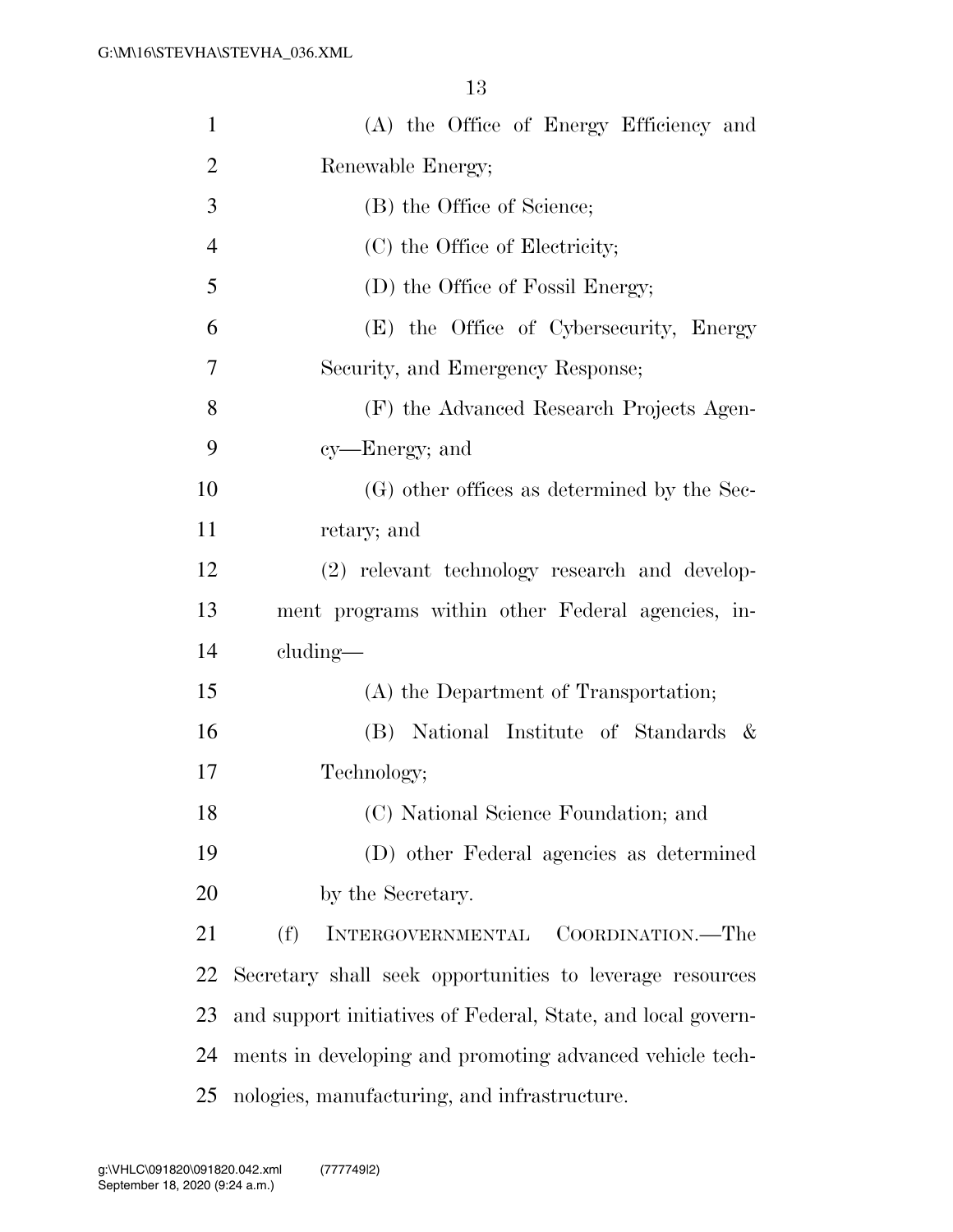| $\mathbf{1}$   | (g) SECONDARY USE APPLICATIONS OF VEHICLE           |
|----------------|-----------------------------------------------------|
| $\overline{2}$ | BATTERIES.                                          |
| 3              | (1) IN GENERAL.—The Secretary shall carry           |
| $\overline{4}$ | out a research, development, and demonstration pro- |
| 5              | $gram that$ —                                       |
| 6              | (A) builds on any work carried out under            |
| 7              | section 915 of the Energy Policy Act of 2005        |
| 8              | $(42 \text{ U.S.C. } 16195);$                       |
| 9              | (B) identifies possible uses of a vehicle bat-      |
| 10             | tery after the useful life of the battery in a ve-  |
| 11             | hicle has been exhausted;                           |
| 12             | (C) conducts long-term testing to verify            |
| 13             | performance and degradation predictions and         |
| 14             | lifetime valuations for secondary uses;             |
| 15             | (D) evaluates innovative approaches to re-          |
| 16             | cycling materials from plug-in electric drive ve-   |
| 17             | hicles and the batteries used in plug-in electric   |
| 18             | drive vehicles;                                     |
| 19             | (E) assesses the potential for markets for          |
| 20             | uses described in subparagraph (B) to develop;      |
| 21             | and                                                 |
| 22             | (F) identifies any barriers to the develop-         |
| 23             | ment of those markets;                              |
| 24             | (G) identifies the potential uses of a vehi-        |
| 25             | cle battery—                                        |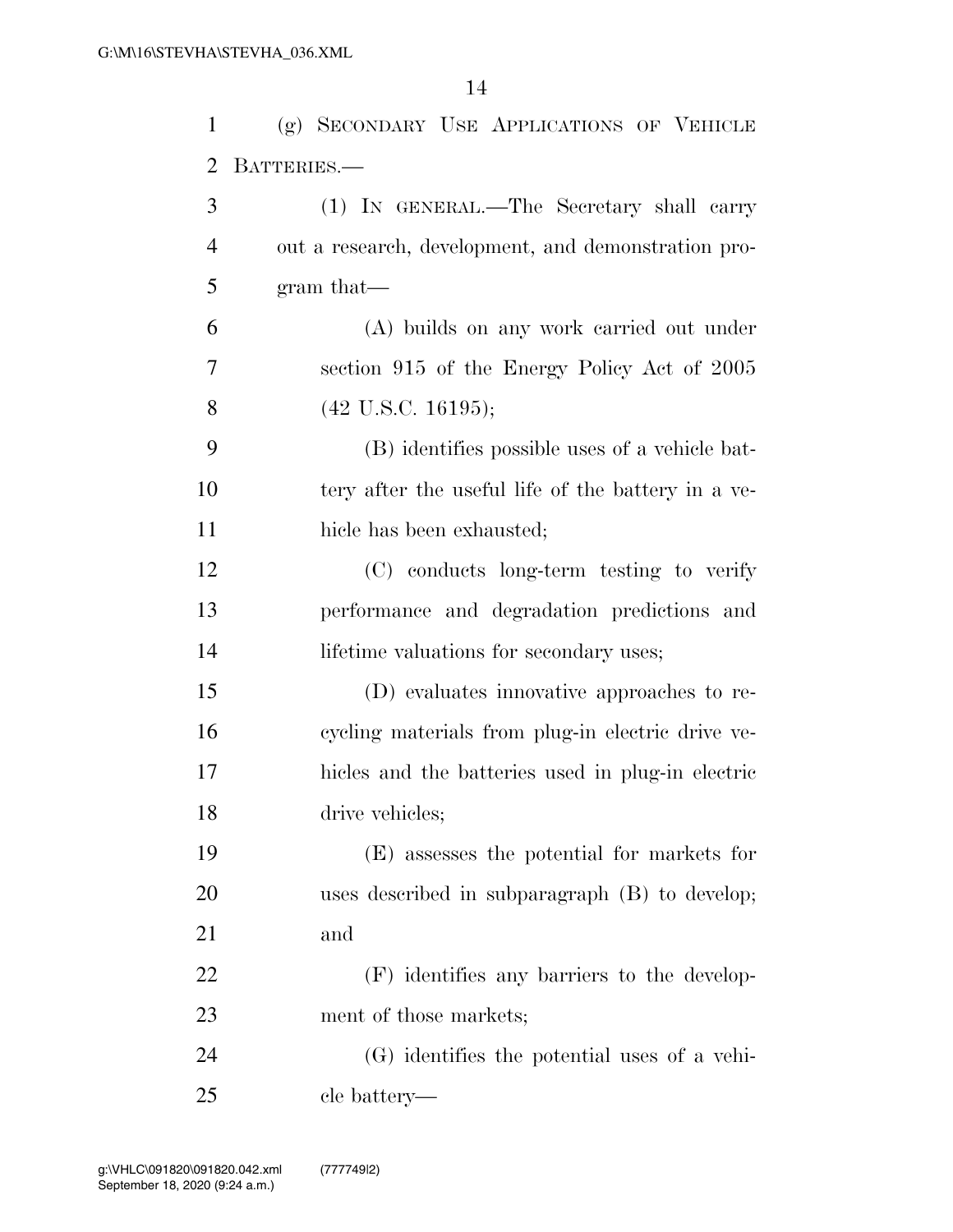| $\mathbf{1}$   | (i) with the most promise for market                |
|----------------|-----------------------------------------------------|
| $\overline{2}$ | development; and                                    |
| 3              | (ii) for which market development                   |
| $\overline{4}$ | would be aided by a demonstration project.          |
| 5              | (2) REPORT.—Not later than 18 months after          |
| 6              | the date of enactment of this Act, the Secretary    |
| 7              | shall submit to the appropriate committees of Con-  |
| 8              | gress an initial report on the findings of the pro- |
| 9              | gram described in paragraph (1), including rec-     |
| 10             | ommendations for stationary energy storage and      |
| 11             | other potential applications for batteries used in  |
| 12             | plug-in electric drive vehicles.                    |
| 13             | (3) SECONDARY USE DEMONSTRATION.—                   |
| 14             | $(A)$ In GENERAL.—Based on the results of           |
| 15             | the program described in paragraph (1), the         |
| 16             | Secretary shall develop guidelines for projects     |
| 17             | that demonstrate the secondary uses and inno-       |
| 18             | vative recycling of vehicle batteries.              |
| 19             | (B) PUBLICATION OF GUIDELINES.-Not                  |
| 20             | later than 18 months after the date of enact-       |
| 21             | ment of this Act, the Secretary shall—              |
| 22             | (i) publish the guidelines described in             |
| 23             | subparagraph $(A)$ ; and                            |
| 24             | (ii) solicit applications for funding for           |
| 25             | demonstration projects.                             |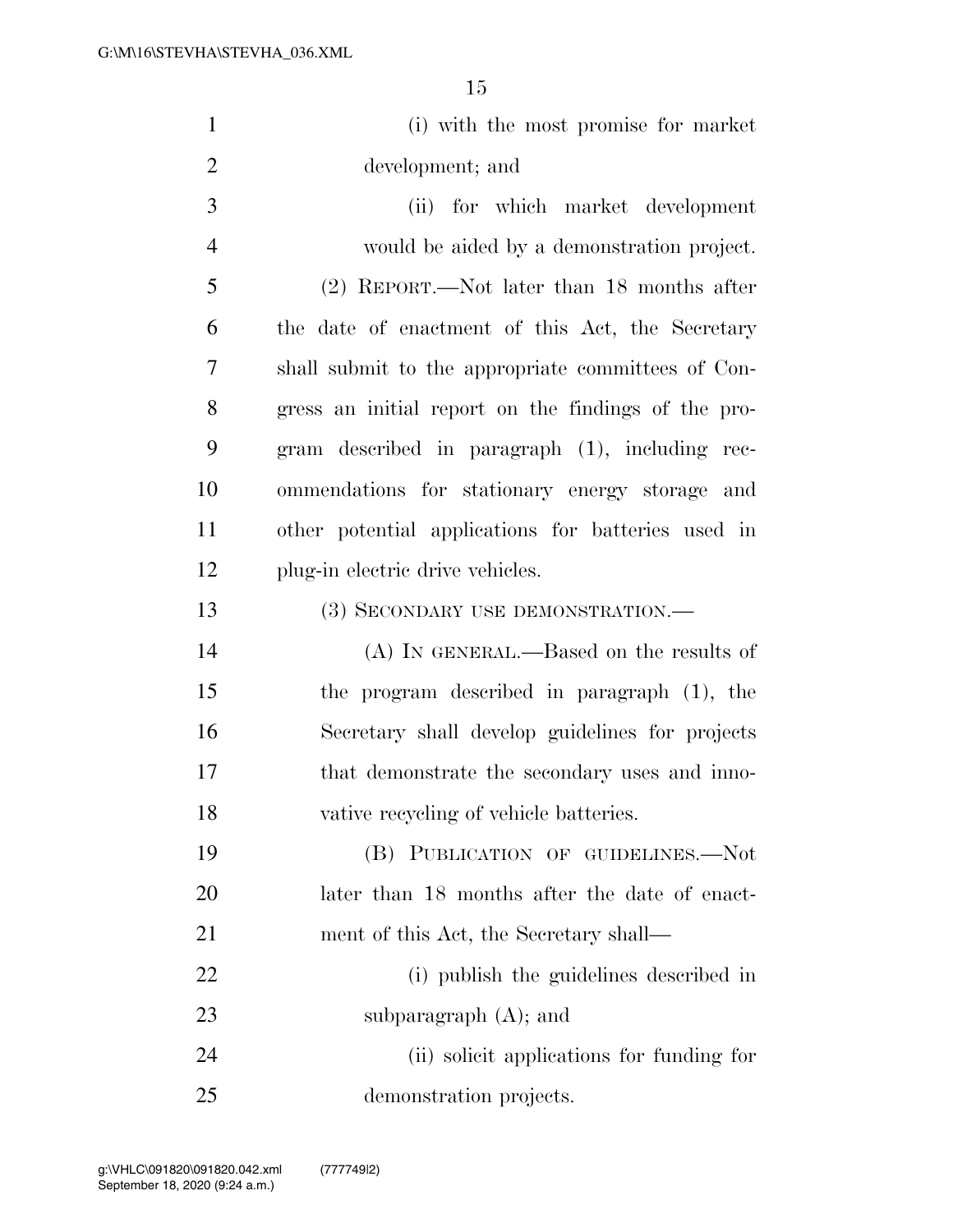(5) PILOT DEMONSTRATION PROGRAM.—Not later than 2 years after the date of enactment of this Act, the Secretary shall select proposals for Federal financial assistance under this subsection, based on an assessment of which proposals are mostly likely to contribute to the development of a secondary market for vehicle batteries. (h) STUDY TO EXAMINE BATTERY SCIENCE AND TECHNOLOGY PATHWAYS.— (1) IN GENERAL.—The Secretary shall enter into an agreement with the National Academies of Sciences, Engineering, and Medicine under which the National Academies agree to conduct a study on battery technologies to advance research toward a resilient and low-carbon transportation system and electric grid. Such study shall— (A) identify promising battery technologies; (B) recommend research priorities to sup- port the development of sustainable battery value chains, including analyzing human rights, environmental impacts, and recycling and reuse infrastructure; 23 (C) examine market, policy, and technology

barriers to their development; and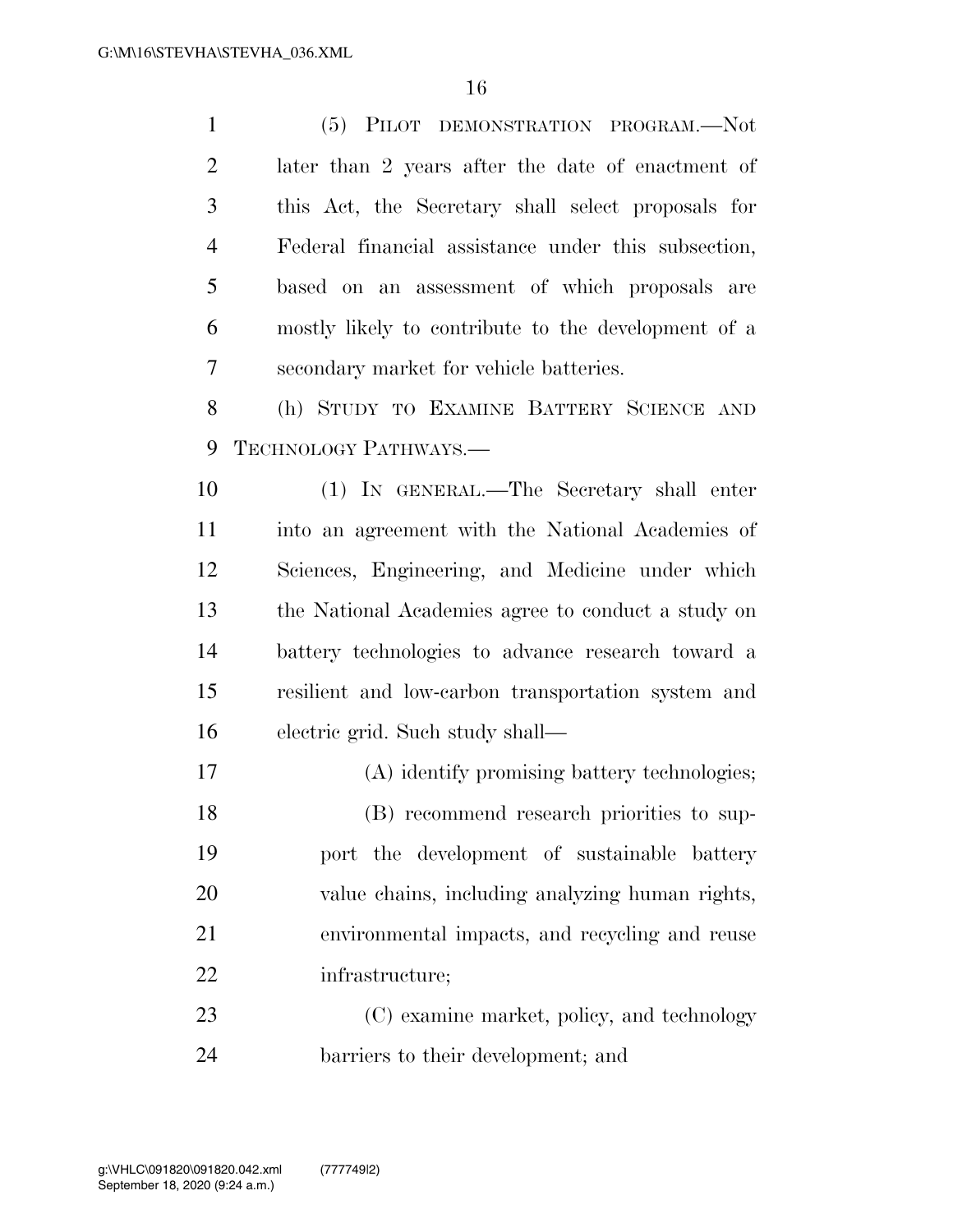(D) recommend strategic research prior-2 ities on technology pathways to develop afford- able, sustainable, safe, efficient, and long-last- ing batteries to meet future transportation and energy storage demands.

 (2) REPORT.—The agreement entered into under subsection (a) shall include a requirement that the National Academies, not later than 24 months after the date of enactment of this Act, sub- mit to the House Committee on Science, Space and Technology, and the Senate Committee on Energy and Natural Resources a report on the results of the study conducted pursuant to such subsection.

**SEC. 6703. RESEARCH AND DEVELOPMENT PROGRAM FOR** 

**ADVANCED VEHICLE MANUFACTURING TECH-**

#### **NOLOGIES.**

 The Secretary shall carry out a research, develop- ment, and demonstration program of advanced vehicle manufacturing technologies and practices, including inno-vative, efficient, and sustainable processes—

 (1) to increase the production rate and decrease the cost of advanced battery and fuel cell manufac- turing, including synthesis of precursor materials for electrodes;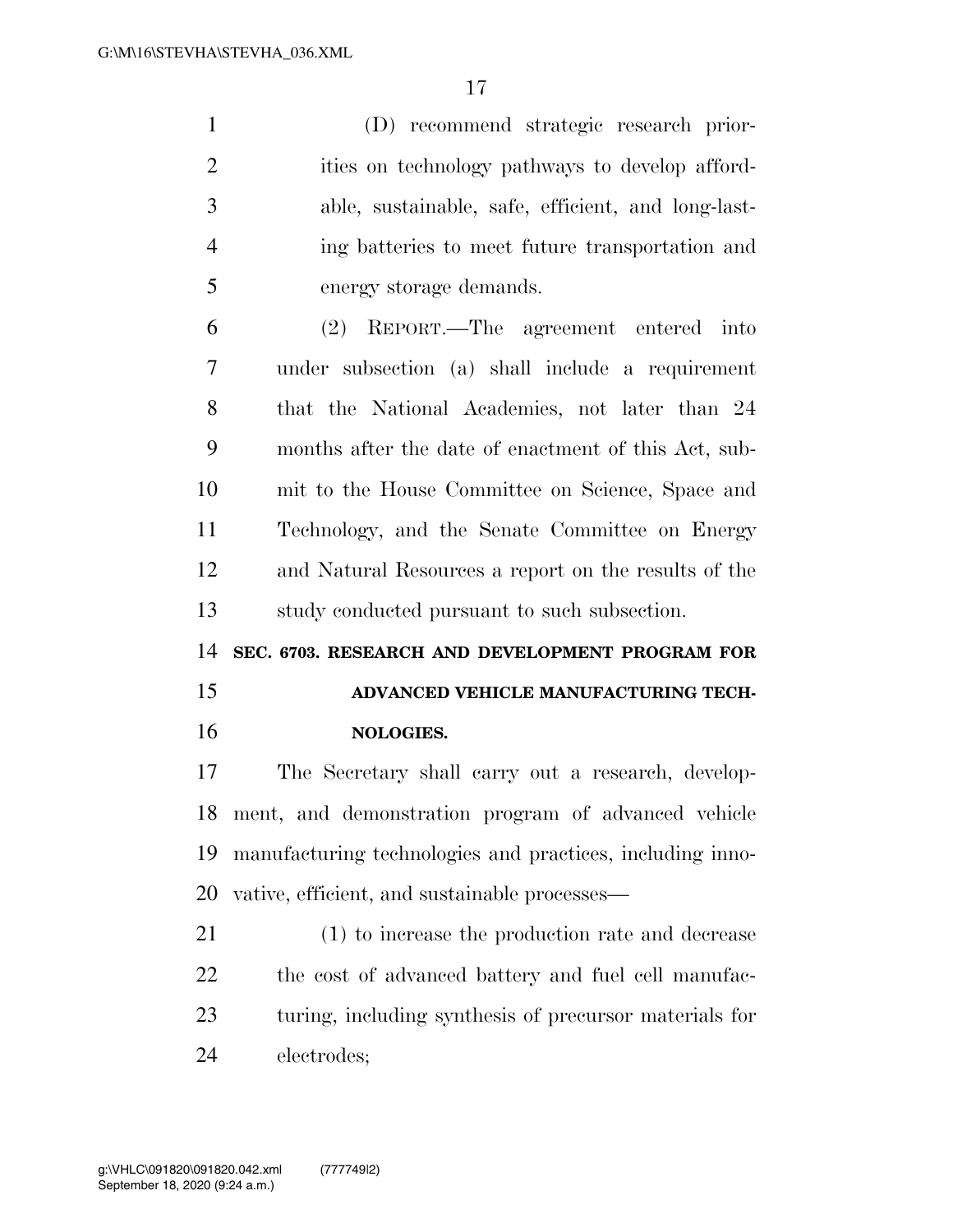(2) to develop technologies enabling flexible manufacturing facilities that can accommodate dif- ferent battery chemistries and configurations; (3) to reduce or repurpose waste streams, re- duce emissions, and energy intensity of vehicle, en- gine, advanced battery, and component manufac- turing processes; (4) to recycle and remanufacture used batteries and other vehicle components for reuse in vehicles or other applications; (5) to develop manufacturing and additive man- ufacturing processes to fabricate, assemble, and produce cost-effective lightweight materials with en- hanced functionality such as advanced aluminum, steel, and other metal alloys, advanced polymers, polymeric composites, and carbon fiber for use in ve- hicles and related tooling; (6) to leverage the use of machine learning to- ward manufacturing and additive manufacturing op- timization; (7) to design and manufacture purpose-built hy- drogen fuel cell vehicles, hydrogen fueling infrastruc- ture, and components; (8) to improve the lifetime and reduce the lifecycle impacts of advanced batteries; and